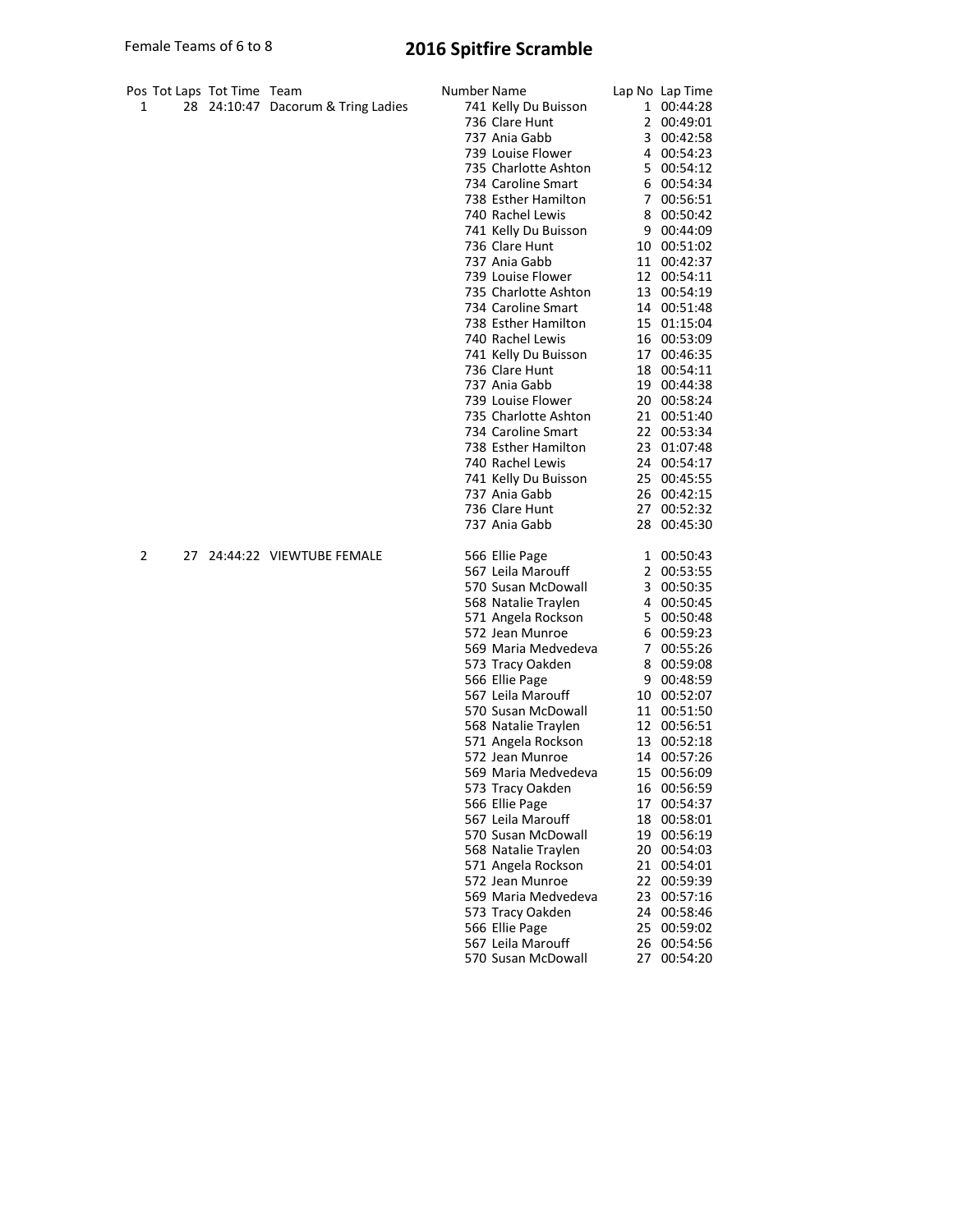## Female Teams of 6 to 8 2016 Spitfire Scramble

| 3 |    | Pos Tot Laps Tot Time Team | 25 24:44:14 Scrambled Legs            | Number Name<br>655 Danielle Chetcuti<br>656 Helen Garcia<br>659 Olivia Littlechild<br>658 Minnie Clifford<br>660 Stacey Grabowski<br>657 Laura Lawson<br>661 Lisa Thake<br>654 Anna Robson<br>655 Danielle Chetcuti<br>656 Helen Garcia<br>659 Olivia Littlechild<br>658 Minnie Clifford<br>660 Stacey Grabowski<br>657 Laura Lawson<br>661 Lisa Thake<br>654 Anna Robson<br>655 Danielle Chetcuti<br>656 Helen Garcia<br>659 Olivia Littlechild<br>658 Minnie Clifford<br>660 Stacey Grabowski<br>657 Laura Lawson<br>655 Danielle Chetcuti                 | 4<br>5.<br>6<br>$\overline{7}$<br>8<br>15<br>17<br>18<br>19                                  | Lap No Lap Time<br>1 00:39:43<br>2 00:54:09<br>3 00:56:30<br>00:56:05<br>01:00:51<br>00:58:37<br>01:09:12<br>01:09:21<br>9 00:40:29<br>10 00:53:17<br>11 01:01:51<br>12 01:18:24<br>13 01:06:29<br>14 01:02:10<br>01:10:33<br>16 01:27:50<br>00:45:31<br>00:59:14<br>00:58:27<br>20 00:59:14<br>21 01:00:18<br>22 00:58:24<br>23 00:39:59 |
|---|----|----------------------------|---------------------------------------|--------------------------------------------------------------------------------------------------------------------------------------------------------------------------------------------------------------------------------------------------------------------------------------------------------------------------------------------------------------------------------------------------------------------------------------------------------------------------------------------------------------------------------------------------------------|----------------------------------------------------------------------------------------------|-------------------------------------------------------------------------------------------------------------------------------------------------------------------------------------------------------------------------------------------------------------------------------------------------------------------------------------------|
|   |    |                            |                                       | 656 Helen Garcia<br>659 Olivia Littlechild                                                                                                                                                                                                                                                                                                                                                                                                                                                                                                                   | 24<br>25                                                                                     | 00:57:39<br>00:59:57                                                                                                                                                                                                                                                                                                                      |
| 4 | 24 |                            | 24:32:30 Itchen Spitfires Team Yellow | 686 Theresa Hamer<br>687 Catherine Crocker<br>688 Michelle Ritchie<br>689 Rose-Marie Mackay<br>690 Sam Brownsea<br>691 Amanda Harris<br>686 Theresa Hamer<br>687 Catherine Crocker<br>688 Michelle Ritchie<br>689 Rose-Marie Mackay<br>690 Sam Brownsea<br>691 Amanda Harris<br>686 Theresa Hamer<br>687 Catherine Crocker<br>688 Michelle Ritchie<br>689 Rose-Marie Mackay<br>690 Sam Brownsea<br>691 Amanda Harris<br>686 Theresa Hamer<br>687 Catherine Crocker<br>688 Michelle Ritchie<br>689 Rose-Marie Mackay<br>690 Sam Brownsea<br>691 Amanda Harris | 1<br>$\overline{2}$<br>3<br>4<br>5<br>6<br>$\overline{7}$<br>8<br>13<br>17<br>18<br>19<br>24 | 00:56:39<br>01:01:45<br>00:57:02<br>00:54:53<br>00:48:53<br>01:02:46<br>01:01:51<br>01:03:05<br>9 00:57:58<br>10 00:57:52<br>11 00:57:33<br>12 01:03:50<br>01:04:51<br>14 01:05:42<br>15 01:01:08<br>16 01:00:45<br>00:55:19<br>01:05:52<br>01:13:42<br>20 01:08:30<br>21 00:45:34<br>22 01:16:16<br>23 00:51:36<br>01:19:08              |